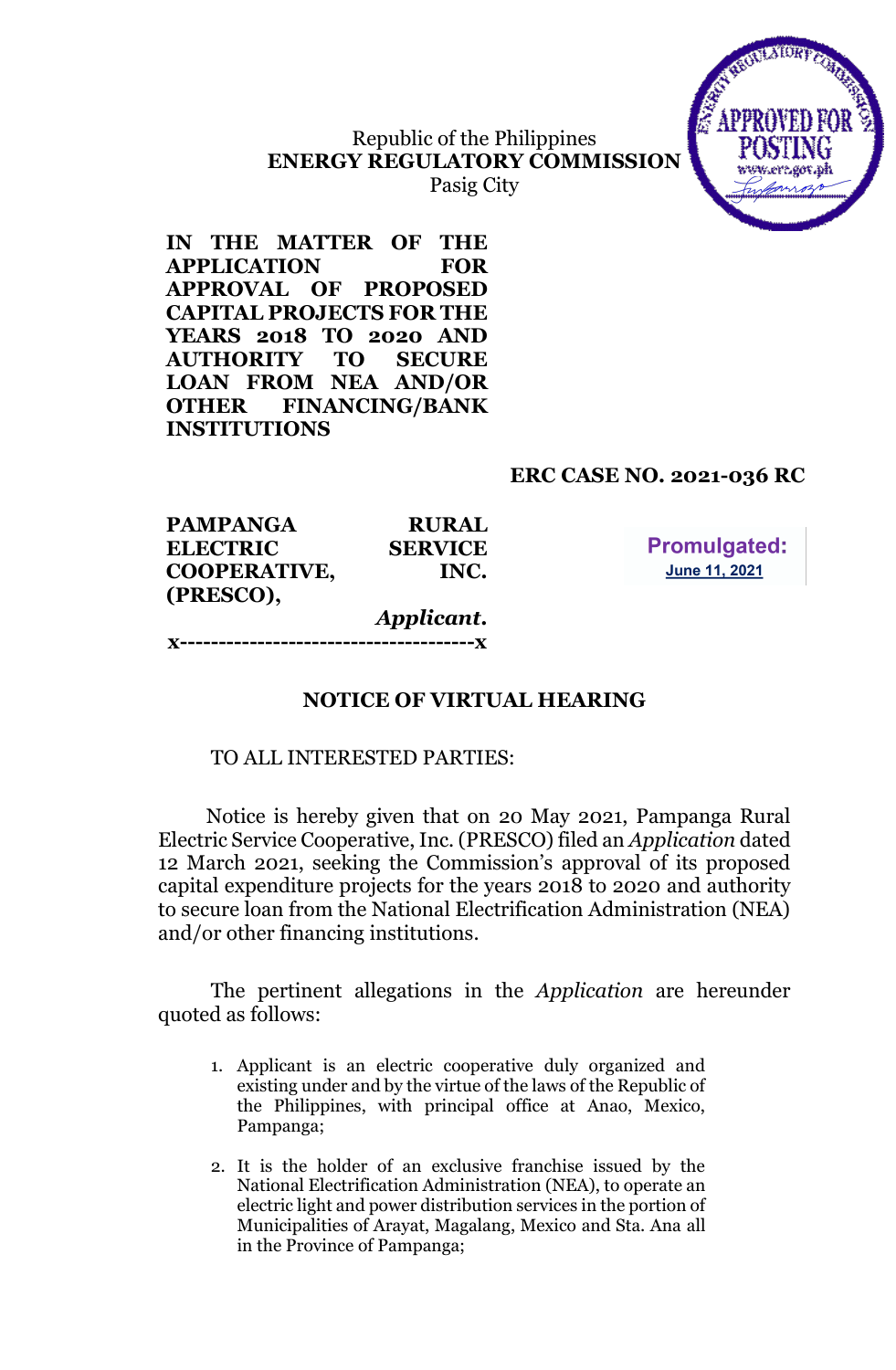# **ERC CASE NO. 2021-036 RC NOTICE OF VIRTUAL HEARING/ 01 JUNE 2021 PAGE 2 OF 8**

3. That pursuant to ERC Resolution No. 26 Series of 2009, and in accordance with Section 3.5 and other provision of Article III of the Amended Rules for the Approval of Regulated Entities Capital Expenditures Projects; and likewise in accordance with its mandate to render reliable, adequate and efficient electric service to all its consumer-members on an area coverage basis, herein applicant seeks the authority from this Hon. Commission for the approval of its Three-year Capital Expenditure projects for the years 2018 to 2020, due to the deteriorating condition of old equipment and to acquire various additional equipment to augment old ones, as follows:

| <b>NETWORK PROJECTS</b> |                                                                                                      |                    |                          | PROJECT COST (Php) |                          |               |
|-------------------------|------------------------------------------------------------------------------------------------------|--------------------|--------------------------|--------------------|--------------------------|---------------|
| No.                     | <b>Title</b>                                                                                         | <b>Type</b>        | 2018                     | 2019               | 2020                     | Total         |
| $\mathbf{1}$            | Relocation of Primary<br>Lines (DPWH Road<br><b>Widening Projects)</b>                               | Safety             |                          | 781,742.36         |                          | 781,742.36    |
| $\overline{2}$          | Replacement of Rotten<br><b>Wood Poles</b>                                                           | Safety             |                          |                    | 889,600.00               | 889,600.00    |
| 3                       | <b>Uprating of Substation</b>                                                                        | Capacity           | $\overline{\phantom{0}}$ | 36,800,000.00      | $\equiv$                 | 36,800,000.00 |
| $\overline{4}$          | Extension of Primary<br>Lines                                                                        | Capacity           | 578,320.63               | 898,060.89         | $\overline{\phantom{a}}$ | 1,476,381.52  |
| 5                       | Construction<br>of<br>Additional<br>Feeder<br>(Feeder 4)                                             | Capacity           |                          |                    | 7,634,708.73             | 7,634,708.73  |
| 6                       | Procurement<br>and<br>of<br>Installation<br>Pole<br>Mounted Distribution<br>Transformers             | Capacity           | 1,826,560.00             | 1,532,000.00       | 4,048,000.00             | 7,406,560.00  |
| 7                       | of<br>Replacement<br>Defective/Busted<br>and<br>Close to Overloading<br>Distribution<br>Transformers | Capacity           | 1,025,540.00             | 1,532,000.00       | 1,903,000.00             | 4,460,540.00  |
| 8                       | Procurement<br>and<br>Installation of kWHr<br>and<br>Service<br>Meters<br>Drop Wires                 | Capacity           | 4,266,710.00             | 3,663,040.00       | 3,964,002.00             | 11,893,752.00 |
| 9                       | of<br>Procurement<br>Distribution Poles for<br><b>Buffer Stocks</b>                                  | Reliability        | 1,889,160.00             | 2,034,440.00       | 3,118,100.00             | 7,041,700.00  |
| 10                      | Procurement of Fault<br>Locator Equipment                                                            | Reliability        |                          | 576,000.00         |                          | 576,000.00    |
| 11                      | Replacement<br>of<br><b>Defective Meters</b>                                                         | <b>System Loss</b> | 1,820,000.00             | 1,900,750.00       | 1,697,500.00             | 5,418,250.00  |
|                         | <b>Sub Total</b>                                                                                     |                    | 11,406,290.63            | 49,718,033.25      | 23,254,910.73            | 84,379,234.61 |

### **A. Proposed Network Projects**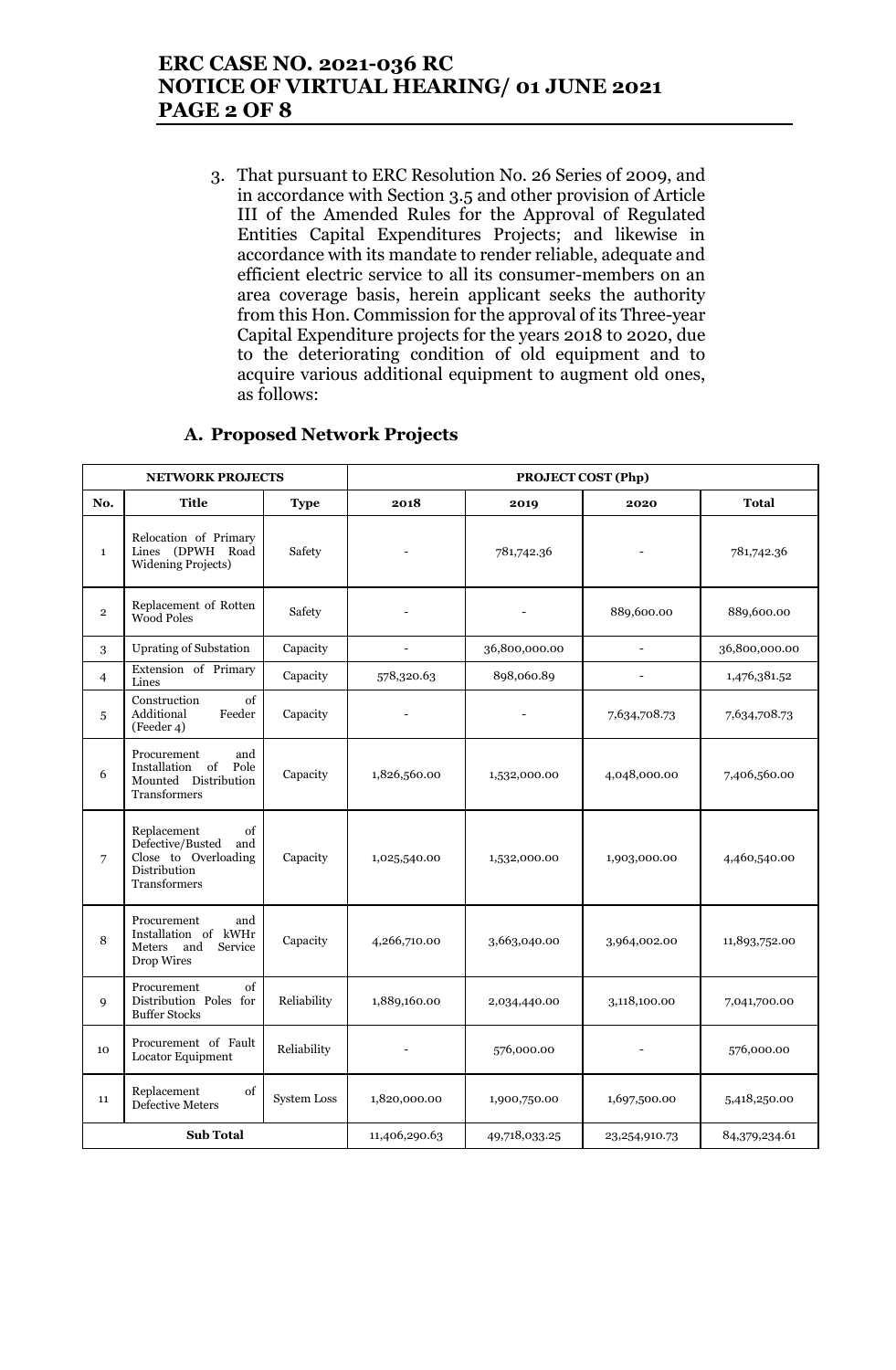# **ERC CASE NO. 2021-036 RC NOTICE OF VIRTUAL HEARING/ 01 JUNE 2021 PAGE 3 OF 8**

### **B. Proposed Non-Network Projects**

|     | <b>NON NETWORK PROJECTS</b>                                                                    |                       |               | <b>PROJECT COST (Php)</b> |               |               |
|-----|------------------------------------------------------------------------------------------------|-----------------------|---------------|---------------------------|---------------|---------------|
| No. | <b>Title</b>                                                                                   | <b>Type</b>           | 2018          | 2019                      | 2020          | <b>Total</b>  |
| 12  | Procurement of Lineman's<br>Personal<br>Protective<br>Equipment (PPE)                          | Safety                | 27,320.00     | 94,050.00                 | 28,200.00     | 149,570.00    |
| 13  | of<br>Procurement<br>Heavy<br>Equipment                                                        | Safety                |               |                           | 1,750,000.00  | 1,750,000.00  |
| 14  | Procurement of Electrical<br><b>Tools</b>                                                      | Safety                | 45,000.00     | 85,218.00                 | 717,000.00    | 847,218.00    |
| 15  | Construction<br>of<br>Interface<br>Geographic<br>System Map of PRESCO's<br>Distribution System | Service<br>Efficiency |               |                           | 3,000,000.00  | 3,000,000.00  |
| 16  | <b>Procurement of Server</b>                                                                   | Service<br>Efficiency |               | $\overline{a}$            | 1,090,000.00  | 1,090,000.00  |
|     | <b>Sub Total</b>                                                                               |                       | 72,320.00     | 179,268.00                | 6,585,200.00  | 6,836,788.00  |
|     | <b>Description</b>                                                                             |                       | 2018          | 2019                      | 2020          | <b>Total</b>  |
|     | <b>Total CAPEX Projects</b>                                                                    |                       | 11,478,610.63 | 49,897,301.25             | 29,840,110.73 | 91,216,022.61 |

- 4. That in compliance with the guidelines and documentary requirements of this Hon. Commission, applicant herein hereby submits the following documents, as follows:
	- ➢ Executive Summary
	- ➢ Distribution Planning Process
	- ➢ Forecasting
	- ➢ Performance Assessment
	- ➢ Summary of Identified Problems
	- ➢ Goal Setting Prioritization
	- ➢ Summary of Proposed Capital Expenditure Projects
	- $\triangleright$  Financing
	- ➢ Indicative Rate Impact of the Project
	- ➢ Details of The Capital Projects
	- ➢ Board Resolution approving the Proposed Projects
	- ➢ Sworn Statement

#### **PROJECT DESCRIPTION**

5. The components of this Capital Expenditures Project is a continuation of the expansion, rehabilitation and upgrading of various facilities of the electric cooperative for sustainable growth and development in order to render a more reliable and efficient service to all its customers in all its area coverage.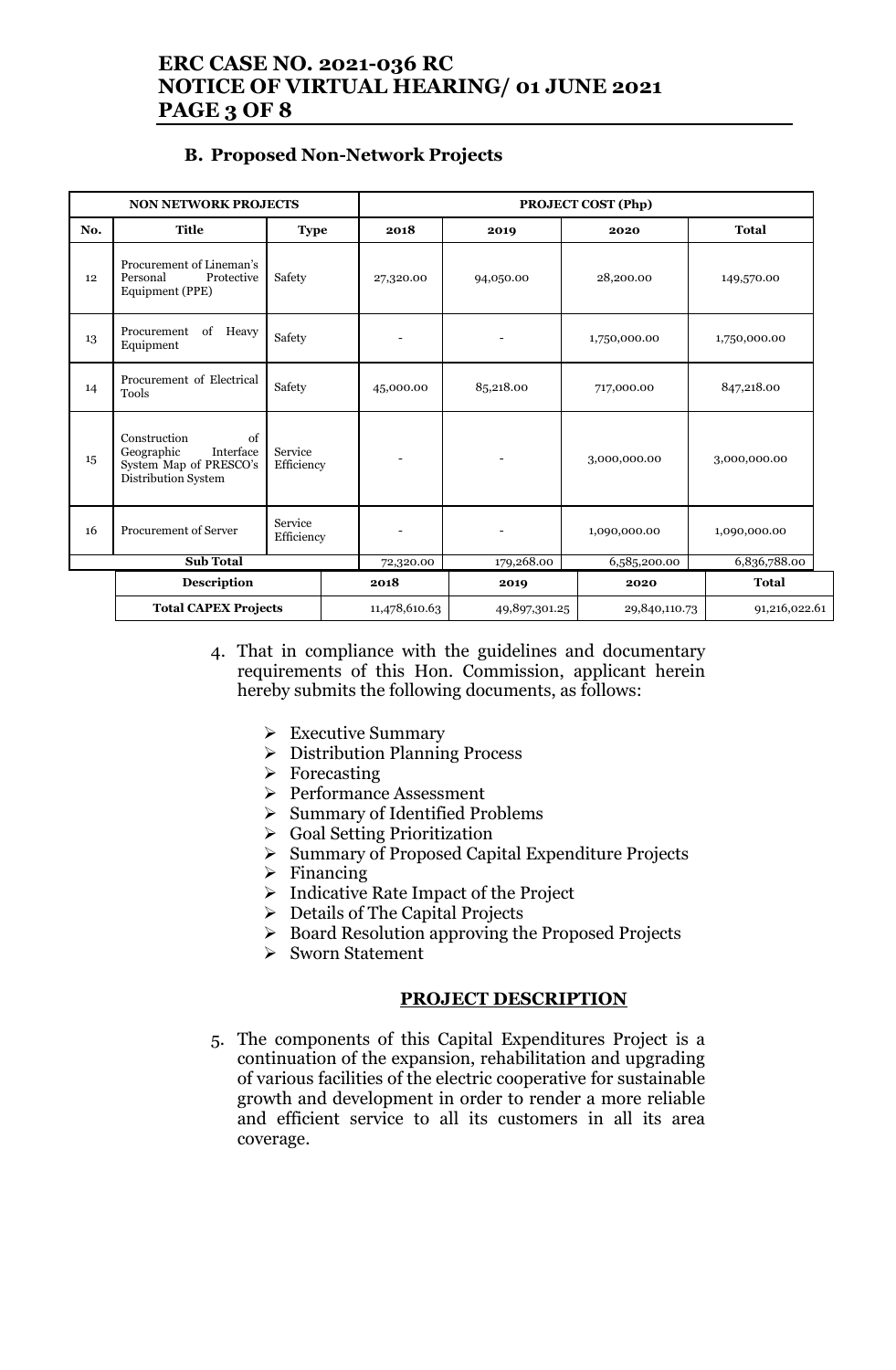## **ERC CASE NO. 2021-036 RC NOTICE OF VIRTUAL HEARING/ 01 JUNE 2021 PAGE 4 OF 8**

#### **BENEFITS**

6. It aims to further enhance the reliability programs geared towards the delivery of a more efficient and satisfying electric service to its member consumers.

#### **FINANCING PLAN & RATE IMPACT**

7. Funding for the acquisition and purchase of technical and non-technical capital expenditures will be taken from the ERC Case No. 2009-079 RC approved rate of Php0.2508/kwh Member's Contribution for Capital Expenditures or the Reinvestment Fund for Sustainable Capital Expenditures (RFSC) based on the projected load growth (conservatively computed based on simulated normal growth rate) of the cooperative and availing loans from NEA and/or other financing/bank institutions. The indicative terms of loans from NEA will be 6% per annum for 10 years. The projects from year 2018 to 2019 are already implemented without availing loans except for the CP-03 project titled: "Uprating of Substation", in which, the funding source comes from loan from Philippine Bank of Communications (PBCOM). In year 2019, 5,520,000.00 Php was released for the mobilization of the project. Last year 2020, 26,801,712.94 Php was released. Aside from the CP-03, CP-12 project titled "Procurement of Heavy Equipment" was also loaned from PBCOM. Also, last year 2020, 1,750,000.00 Php was released for the procurement of the said equipment. Both loaned projects, CP-03 and CP-12 have an interest rate of 2.10% per annum, both loans are payable for 10 years.

| <b>SOURCE OF FUNDS</b>           | <b>TOTAL COST</b><br><b>FINANCED</b> | 2018          | 2019             | 2020          |
|----------------------------------|--------------------------------------|---------------|------------------|---------------|
| <b>RFSC</b>                      | 33,433,728.01                        | 16,722,003.31 | 16,711,724.70    |               |
| <b>NEA</b>                       | 28,090,110.73                        |               | -                | 28,090,110.73 |
| Financing/Banking<br>Institution | 34,071,712.94                        |               | 5,520,000.00     | 28,551,712.94 |
| <b>Grand Total</b>               | 95,595,551.68                        | 16,722,003.31 | 22, 231, 724. 70 | 56,641,823.67 |

### **A. ANNUAL COST**

### **B. ANNUAL AMORTIZATION/FINANCIAL REQUIREMENTS**

| <b>SOURCE OF</b><br><b>FUNDS</b> | <b>TOTAL COST</b><br><b>FINANCED</b> | 2018          | 2019             | 2020          | <b>REMARKS</b>               |
|----------------------------------|--------------------------------------|---------------|------------------|---------------|------------------------------|
| <b>RFSC</b>                      | 33,433,728.01                        | 16,722,003.31 | 16,711,724.70    |               |                              |
| <b>NEA</b>                       | 28,090,110.73                        |               |                  | 28,090,110.73 | 6%<br><b>Interest Rate</b>   |
| Financing/Banking<br>Institution | 34,071,712.94                        |               | 5,520,000.00     | 28,551,712.94 | 2.1%<br><b>Interest Rate</b> |
| <b>RFSC</b>                      | 95,595,551.68                        | 16,722,003.31 | 22, 231, 724. 70 | 56,641,823.67 |                              |
| <b>CAPEX</b><br>Approval<br>Fee  |                                      |               |                  |               |                              |
| <b>TOTAL</b>                     | 95,595,551.68                        | 16,722,003.31 | 22, 231, 724. 70 | 56,641,823.67 |                              |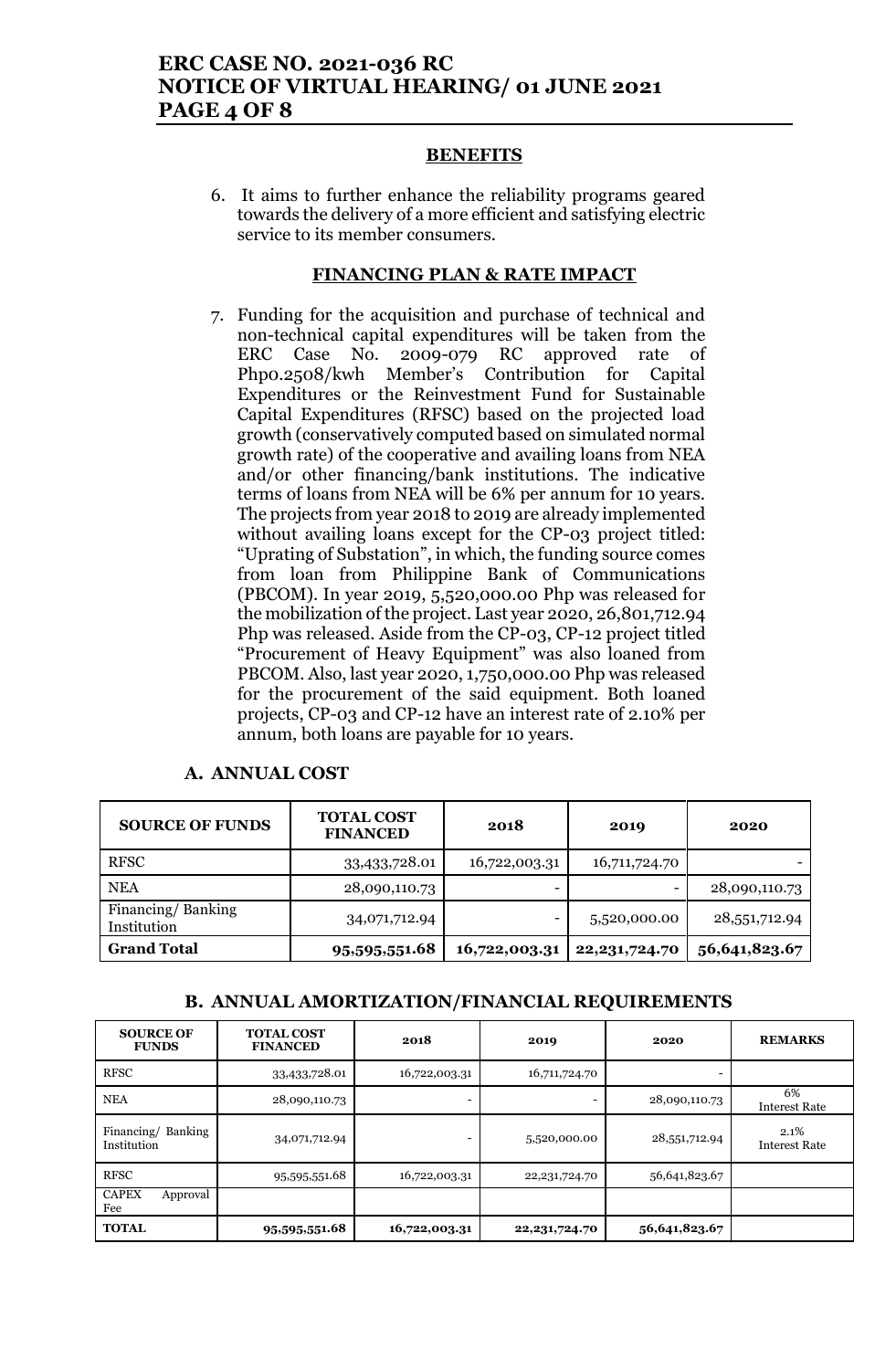# **ERC CASE NO. 2021-036 RC NOTICE OF VIRTUAL HEARING/ 01 JUNE 2021 PAGE 5 OF 8**

#### **C. REVENUE FROM ERC APPROVED MCC**

| <b>SOURCE OF FUNDS</b>                    | <b>TOTAL</b>   | 2018          | 2019          | 2020          |
|-------------------------------------------|----------------|---------------|---------------|---------------|
| Actual KWHR Sales                         | 174,570,251.13 | 53,275,266.00 | 58,158,751.00 | 63,136,234.13 |
| RFSC rate per KWHR as per<br>ERC approved | 0.2508         | 0.2508        | 0.2508        | 0.2508        |
| <b>Revenue from RFSC</b>                  | 43,610,492.25  | 13,273,510.35 | 14,502,414.38 | 15,834,567.52 |

#### **D. CASH FLOW**

|                                                        | <b>TOTAL</b>  | 2018           | 2019             | 2020          |
|--------------------------------------------------------|---------------|----------------|------------------|---------------|
| Revenue from RFSC                                      | 43,610,492.25 | 13,273,510.35  | 14,502,414.38    | 15,834,567.52 |
| <b>CAPEX</b><br>Plan<br>(Internal<br>Financing / RFSC) | 33,433,728.01 | 16,722,003.31  | 16,711,724.70    |               |
| <b>CAPEX Plan Amortization</b>                         | 62,161,823.67 |                | 5,520,000.00     | 56,641,823.67 |
| <b>CAPEX Approval Fee</b>                              |               |                |                  |               |
| Sub-total CAPEX Plan Cost                              | 95,595,551.68 | 16,722,003.31  | 22, 231, 724. 70 | 56,641,823.67 |
| Previous Loan Amortization                             | 4,119,872.00  | 1,564,800.00   | 2,555,072.00     |               |
| <b>Total CAPEX Cost</b>                                | 99,715,423.68 | 18,286,803.31  | 24,786,796.70    | 56,641,823.67 |
| Net Cash Flow                                          | 6,056,892.24  | (5,013,292.96) | (4,764,382,32)   | 15,834,567.52 |
| ADD: Cash Balance<br>Beg.<br>PHP, Excess/(Shortfall)   |               | 9,916,887.13   | 4,903,594.17     | 139,211.85    |
| Cash Balance Ending, PHP,<br>Excess/(Shortfall)        |               | 4,903,594.17   | 139,211.85       | 15,973,779.37 |

### **E. RATE IMPACT ANALYSIS**

|                                                 | 2018          | 2019          | 2020          | 2021          | 2022           | 2023          | Total          |
|-------------------------------------------------|---------------|---------------|---------------|---------------|----------------|---------------|----------------|
| Forecasted energy sales, kWh                    | 53,275,266.00 | 58,158,751.00 | 63,136,234.13 | 68,010,462.50 | 72,884,690.88  | 77,758,919.25 | 393,224,323.76 |
| Cash Balance beginning, Php, excess/(shortfall) | 9.916,887.13  | 4,903,594.17  | 139,211.85    | 15,973,779.37 | 2,657,567.47   | 9,007,943.01  | 9,916,887.13   |
| <b>CASH INFLOWS</b>                             |               |               |               |               |                |               |                |
| current year collection @PhP0.2508/kWh          | 13.273.510.35 | 14.502.414.38 | 15,834,567.52 | 17,057,024.00 | 18,279,480.47  | 19,501,936.95 | 98,448,933.67  |
| loan proceeds from financial institutions, Php  |               | 5.520,000.00  | 56,641,823.67 | 60.219.387.53 | 88,146,904.88  | 42,767,400.00 | 253,295,516.08 |
| government subsidy (if any), Php                |               |               |               |               |                |               |                |
| Total Cash Inflows, Php                         | 13,273,510.35 | 20,022,414.38 | 72,476,391.19 | 77,276,411.53 | 106,426,385.35 | 62,269,336.95 | 351,744,449.75 |
| Available cash for disbursement                 | 23,190,397.48 | 24,926,008.55 | 72,615,603.04 | 93,250,190.90 | 109,083,952.82 | 71,277,279.96 | 361,661,336.88 |
| CASH OUTFLOWS                                   |               |               |               |               |                |               |                |
| CAPEX requirement                               | 16,722,003.31 | 22.231.724.70 | 56,641,823.67 | 86,223,309.93 | 88,146,904.88  | 42,767,400.00 | 312,733,166.49 |
| old debt (old amortization)                     | 1.564.800.00  | 2,555,072.00  |               |               |                |               | 4,119,872.00   |
| new amortization (new CAPEX), Php               |               |               |               | 4,369,313.50  | 11.929.104.93  | 28,084,400.65 | 44,382,819.08  |
| ERC Permit Fee, Php                             |               |               |               |               |                |               |                |
| Total Cash Outflows, Php                        | 18,286,803.31 | 24,786,796.70 | 56,641,823.67 | 90,592,623.43 | 100,076,009.81 | 70,851,800.65 | 361,235,857.57 |
| Cash balance ending, Php, excess/(shortfall)    | 4,903,594.17  | 139,211.85    | 15,973,779.37 | 2,657,567.47  | 9,007,943.01   | 425,479.31    | 425,479.31     |
| <b>Existing Reinvestment Fund</b>               | 0.2508        | 0.2508        | 0.2508        | 0.2508        | 0.2508         | 0.2508        | 0.2508         |
| Indicative - Additional Rate                    | 0.00          | 0.00          | 0.00          | 0.00          | 0.00           | 0.00          |                |
| Capex Plan Cost Cash Flow Rate per kWh          | 0.2508        | 0.2508        | 0.2508        | 0.2508        | 0.2508         | 0.2508        | 0.2508         |

#### **COMPLIANCE WITH PRE-FILING AND OTHER DOCUMENTARY REQUIREMENTS**

8. Finally, in compliance with the pre-filing and other documentary requirements under the ERC Rules of Practice and as well as ERC Resolution 26, Series of 2009, PRESCO is submitting herewith the following documents which are being made integral parts hereof, to wit: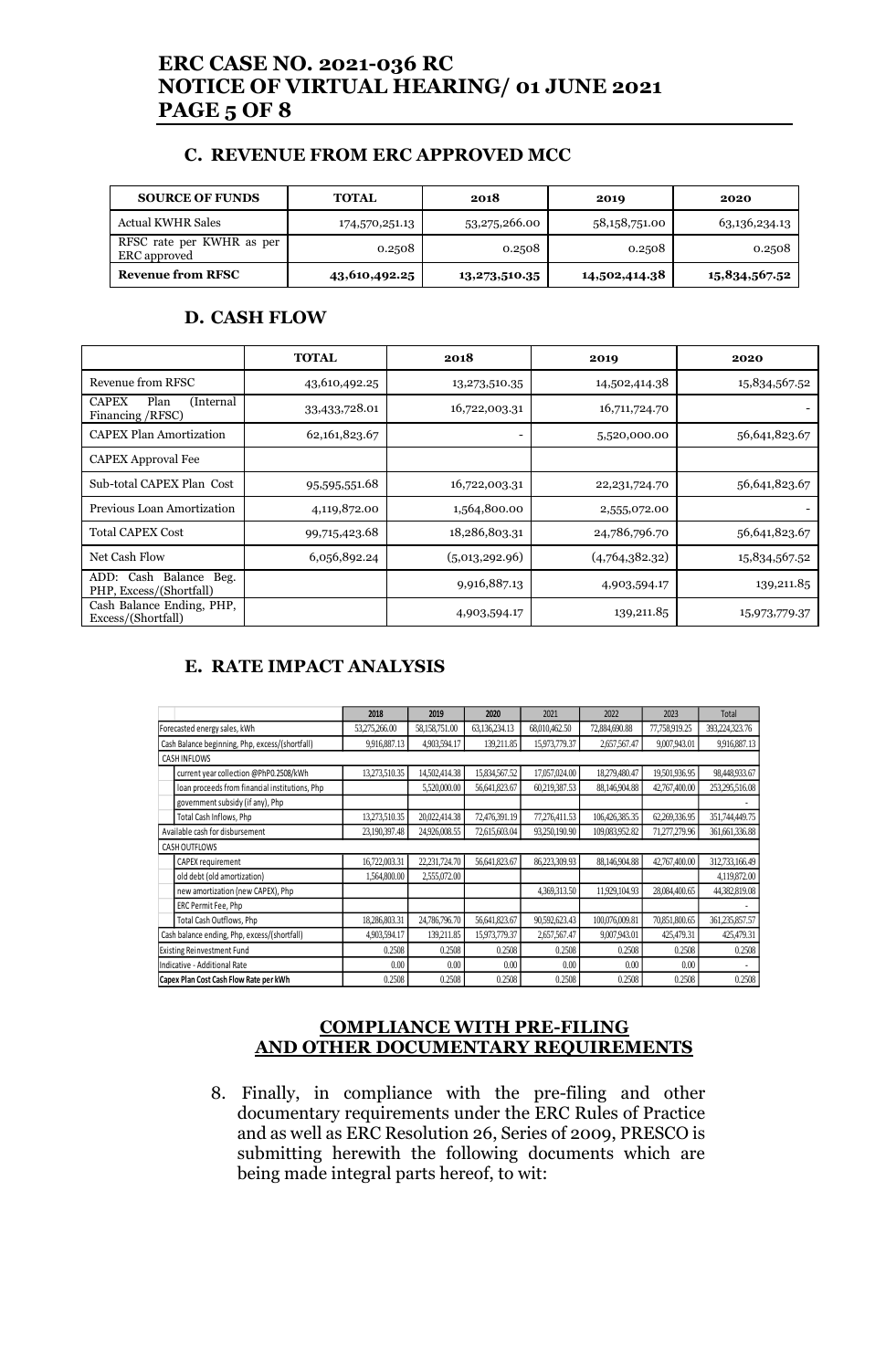## **ERC CASE NO. 2021-036 RC NOTICE OF VIRTUAL HEARING/ 01 JUNE 2021 PAGE 6 OF 8**

| Annex        | Nature of Document                                                    |
|--------------|-----------------------------------------------------------------------|
| No.          |                                                                       |
| $\mathbf{A}$ | PRESCO Board Resolution approving the application and authorizing its |
|              | General Manager to sign and execute the required documents.           |
| B            | Proof of Furnishing copies of the application to the Offices of the   |
|              | Governor and Sanguniang Panlalawigan of Pampanga and Offices of the   |
|              | Mayor and Sanguniang Panlungsod or Bayan of Mexico                    |
| C            | Publication of the Application in a newspaper of general circulation  |
|              | within PRESCO franchise area.                                         |
| D            | Affidavit of publication from the editor-in-chief or duly authorized  |
|              | representative of the publisher.                                      |

#### PRAYER

WHEREFORE, premises considered, it is respectfully prayed to the Honorable Commission to render a decision approving the following:

Proposed Capital Project in the total amount of Php 91,216,022.61;

In view of the need to immediately implement the various projects which are necessary to replace the old equipment and to acquire new or additional materials and equipment.

Other relief/s just and equitable in the premises are likewise prayed for.

The Commission has set the instant *Application* for determination of compliance with the jurisdictional requirements, expository presentation, Pre-trial Conference, and presentation of evidence on the following dates and online platform for the conduct thereof, pursuant to Resolution No. 09, Series of 2020,<sup>1</sup> dated 24 September 2020:

| Date                                                                                                                              | <b>Platform</b>                                        | <b>Activity</b>                                                                                                                                                                |
|-----------------------------------------------------------------------------------------------------------------------------------|--------------------------------------------------------|--------------------------------------------------------------------------------------------------------------------------------------------------------------------------------|
| <b>17 August 2021</b><br>(Tuesday) at nine<br>o'clock in the morning<br>(9:00 A.M.)<br><b>24 August 2021</b><br>(Tuesday) at nine | <b>Microsoft</b><br><b>Teams</b><br><b>Application</b> | Determination of<br>Compliance with the<br>Jurisdictional<br>Requirements and<br><b>Expository Presentation</b><br>Pre-trial Conference and<br><b>Presentation of Evidence</b> |
| o'clock in the morning<br>(9:00 A.M.)                                                                                             |                                                        |                                                                                                                                                                                |

<sup>&</sup>lt;sup>1</sup> A Resolution Adopting the Guidelines Governing Electronic Applications, Filings and Virtual Hearings Before the Energy Regulatory Commission.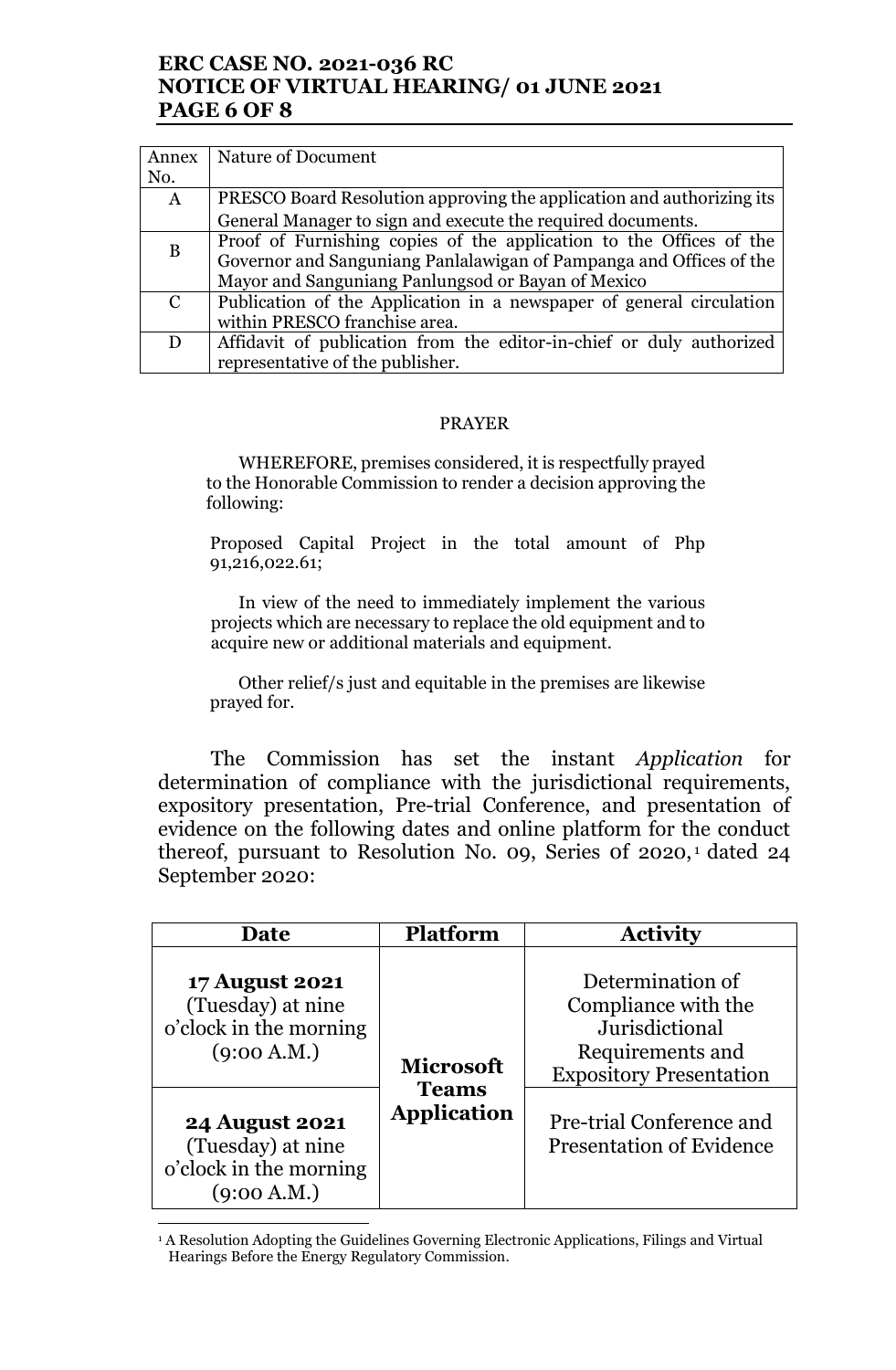Any interested stakeholder may submit its comments and/or clarifications at least one (1) calendar day prior to the scheduled virtual hearing, via electronic mail (e-mail) at docket@erc.ph, copy furnish the Legal Service through  $\text{legal@erc.ph.}$  The Commission shall give priority to the stakeholders who have duly submitted their respective comments and/or clarifications, to discuss the same and propound questions during the course of the expository presentation.

Moreover, all persons who have an interest in the subject matter of the instant case may become a party by filing with the Commission via e-mail at docket@erc.ph, copy furnish the Legal Service through  $\text{legal@erc.ph},$  a verified Petition to Intervene at least five  $(5)$  calendar days prior to the date of the initial virtual hearing and subject to the requirements under Rule 9 of the ERC Revised Rules of Practice and Procedure, indicating therein the docket number and title of the case and stating the following:

- 1) The petitioner's name, mailing address, and e-mail address;
- 2) The nature of petitioner's interest in the subject matter of the proceeding and the way and manner in which such interest is affected by the issues involved in the proceeding; and
- 3) A statement of the relief desired.

Likewise, all other persons who may want their views known to the Commission with respect to the subject matter of the case may file through e-mail at  $d$ <sub>ocket</sub> $@$  erc.ph, furnish the Legal Service through  $\text{legal@erc.ph.}$  their Opposition or Comment thereon at least five (5) calendar days prior to the initial virtual hearing and subject to the requirements under Rule 9 of the ERC Revised Rules of Practice and Procedure. No particular form of Opposition or Comment is required, but the document, letter, or writing should contain the following:

- 1) The name, mailing address, and e-mail address of such person;
- 2) A concise statement of the Opposition or Comment; and
- 3) The grounds relied upon.